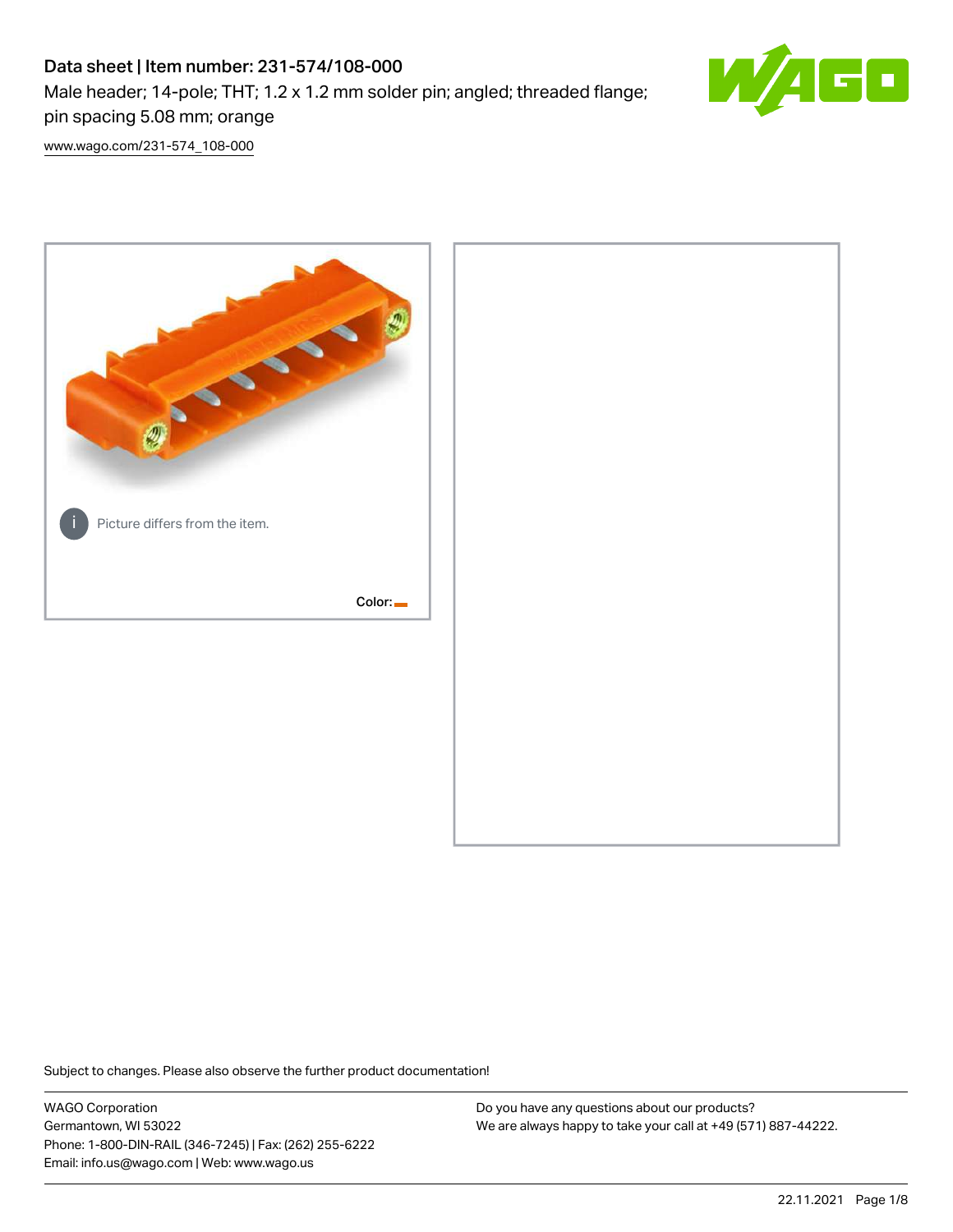

#### Dimensions in mm

 $L_1$  = (pole no. x pin spacing) + 5.4 mm

 $L_2$  = (pole no. x pin spacing) + 10 mm

### Item description

- Horizontal or vertical PCB mounting via straight or angled solder pins
- $\blacksquare$ 1.2 x 1.2 mm solder pins allow nominal current up to 16 A, enhancing stability of shorter headers
- **With coding fingers**

Subject to changes. Please also observe the further product documentation!

WAGO Corporation Germantown, WI 53022 Phone: 1-800-DIN-RAIL (346-7245) | Fax: (262) 255-6222 Email: info.us@wago.com | Web: www.wago.us

Do you have any questions about our products? We are always happy to take your call at +49 (571) 887-44222.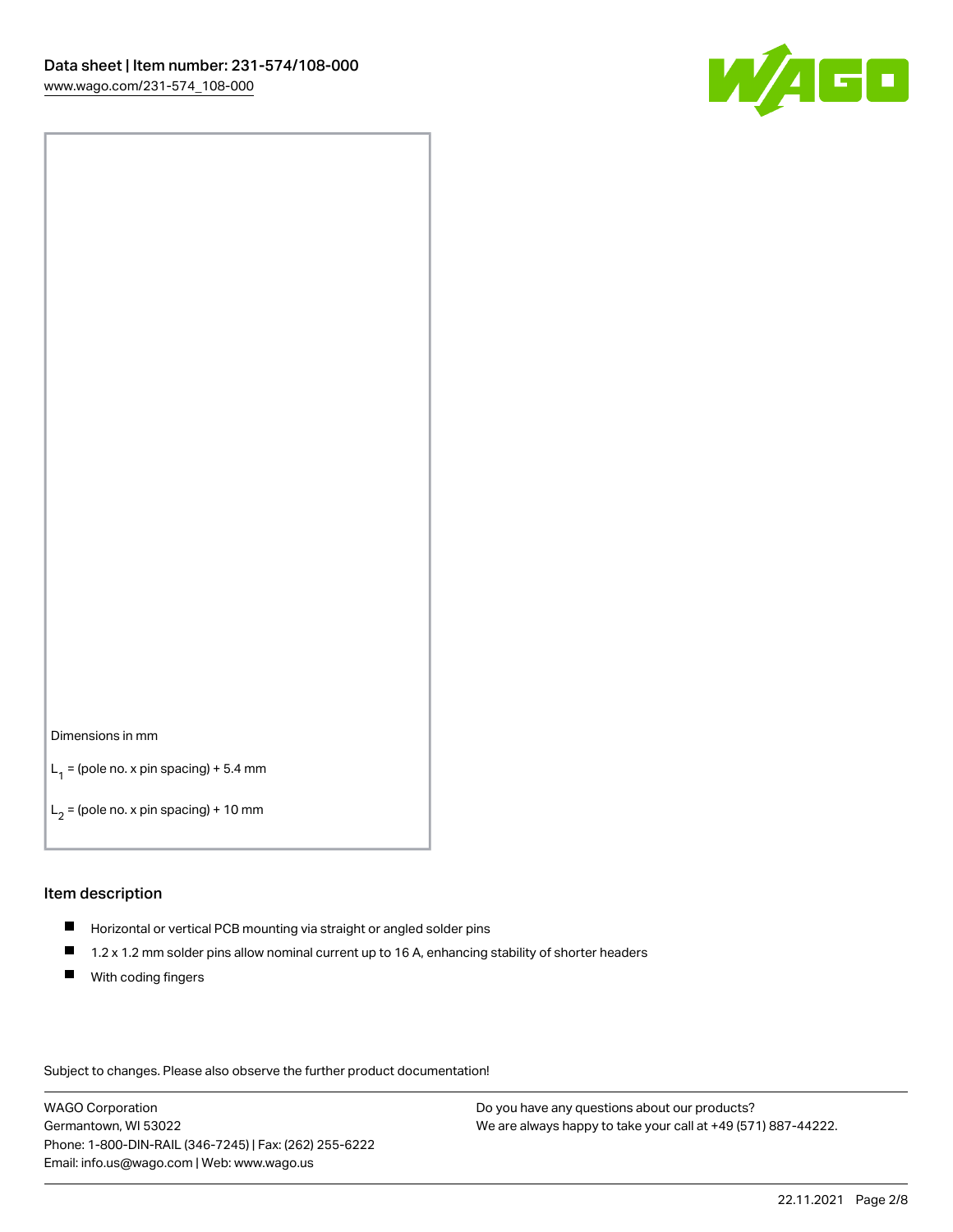

# Data Notes

| Safety information 1 | The <i>MCS – MULTI CONNECTION SYSTEM</i> includes connectors<br>without breaking capacity in accordance with DIN EN 61984. When<br>used as intended, these connectors must not be connected<br>/disconnected when live or under load. The circuit design should<br>ensure header pins, which can be touched, are not live when<br>unmated. |
|----------------------|--------------------------------------------------------------------------------------------------------------------------------------------------------------------------------------------------------------------------------------------------------------------------------------------------------------------------------------------|
| Variants:            | Other pole numbers<br>3.8 mm pin projection for male headers with straight solder pins<br>Gold-plated or partially gold-plated contact surfaces<br>Other versions (or variants) can be requested from WAGO Sales or<br>configured at https://configurator.wago.com/                                                                        |

# Electrical data

# IEC Approvals

| Ratings per                 | IEC/EN 60664-1                                            |
|-----------------------------|-----------------------------------------------------------|
| Rated voltage (III / 3)     | 250 V                                                     |
| Rated surge voltage (III/3) | 4 <sub>k</sub> V                                          |
| Rated voltage (III/2)       | 320 V                                                     |
| Rated surge voltage (III/2) | 4 <sub>k</sub> V                                          |
| Nominal voltage (II/2)      | 630 V                                                     |
| Rated surge voltage (II/2)  | 4 <sub>k</sub> V                                          |
| Rated current               | 16A                                                       |
| Legend (ratings)            | (III / 2) ≙ Overvoltage category III / Pollution degree 2 |

# UL Approvals

| Approvals per                  | UL 1059 |
|--------------------------------|---------|
| Rated voltage UL (Use Group B) | 300 V   |
| Rated current UL (Use Group B) | 15 A    |
| Rated voltage UL (Use Group D) | 300 V   |
| Rated current UL (Use Group D) | 10 A    |

# Ratings per UL

| Rated voltage UL 1977 | 500 V |
|-----------------------|-------|
| Rated current UL 1977 |       |

| <b>WAGO Corporation</b>                                | Do you have any questions about our products?                 |
|--------------------------------------------------------|---------------------------------------------------------------|
| Germantown, WI 53022                                   | We are always happy to take your call at +49 (571) 887-44222. |
| Phone: 1-800-DIN-RAIL (346-7245)   Fax: (262) 255-6222 |                                                               |
| Email: info.us@wago.com   Web: www.wago.us             |                                                               |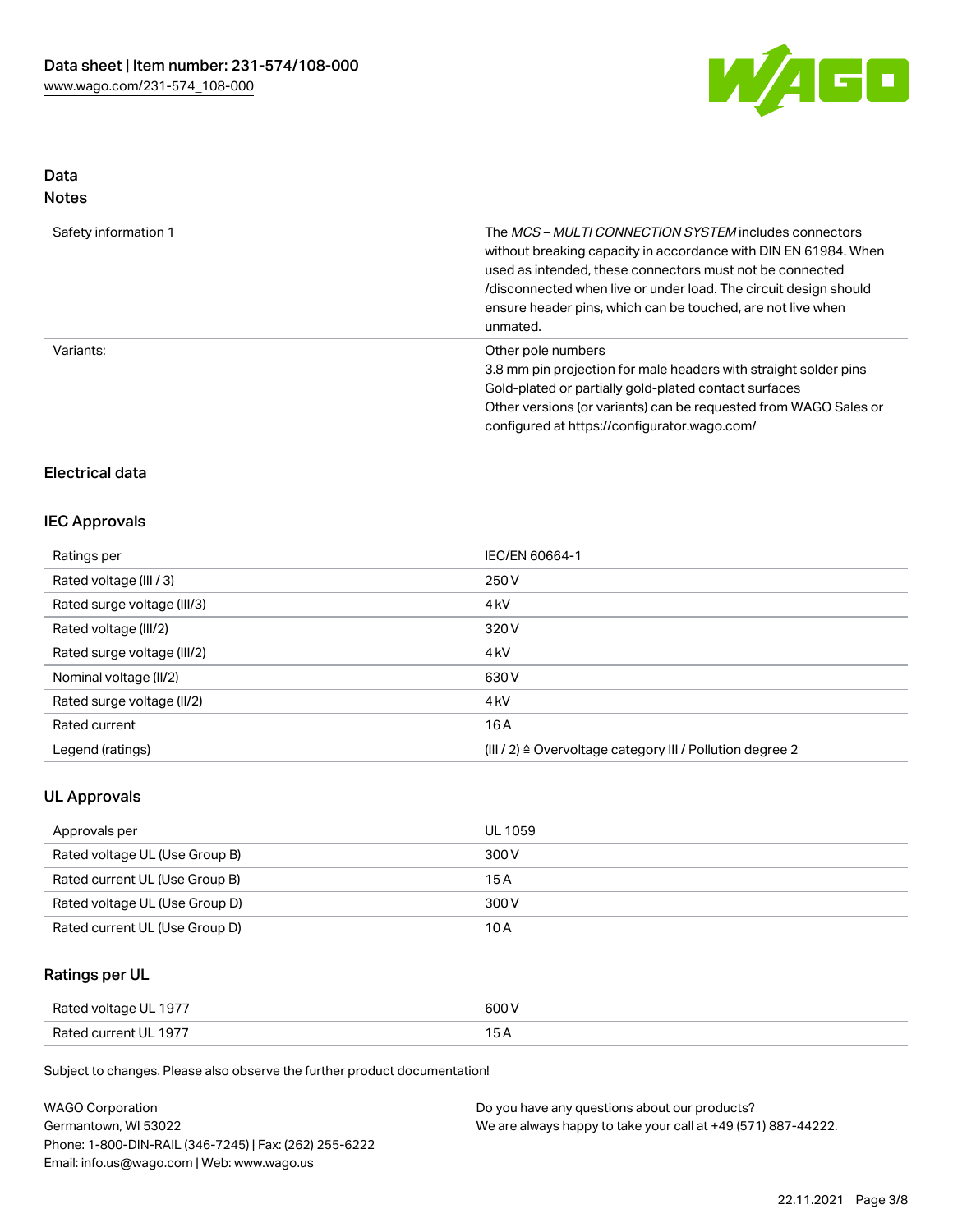

# CSA Approvals

| Approvals per                   | <b>CSA</b>            |
|---------------------------------|-----------------------|
| Rated voltage CSA (Use Group B) | 300V                  |
| Rated current CSA (Use Group B) | 15 A                  |
| Rated voltage CSA (Use Group D) | 300V                  |
| Rated current CSA (Use Group D) | 10A                   |
| <b>Connection data</b>          |                       |
| Total number of potentials      | 14                    |
| Number of connection types      | $\mathbf{1}$          |
| Number of levels                | $\mathbf{1}$          |
| <b>Connection 1</b>             |                       |
| Number of poles                 | 14                    |
| Physical data                   |                       |
| Pin spacing                     | 5.08 mm / 0.2 inch    |
| Width                           | 81.12 mm / 3.194 inch |
| Height                          | 12.2 mm / 0.48 inch   |

| Height                               | 12.2 mm / 0.48 inch        |
|--------------------------------------|----------------------------|
| Height from the surface              | 8.4 mm / 0.331 inch        |
| Depth                                | 12 mm / 0.472 inch         |
| Solder pin length                    | 3.8 <sub>mm</sub>          |
| Solder pin dimensions                | $1.2 \times 1.2$ mm        |
| Drilled hole diameter with tolerance | $1.7$ <sup>(+0.1)</sup> mm |

# Plug-in connection

| Contact type (pluggable connector) | Male connector/plug |
|------------------------------------|---------------------|
| Connector (connection type)        | for PCB             |
| Mismating protection               | No                  |
| Mating direction to the PCB        | 0°                  |
| Locking of plug-in connection      | Threaded flange     |

# PCB contact

| <b>PCB Contact</b>     | 1 O I                                    |
|------------------------|------------------------------------------|
| Solder pin arrangement | over the entire male connector (in-line) |

| <b>WAGO Corporation</b>                                | Do you have any questions about our products?                 |
|--------------------------------------------------------|---------------------------------------------------------------|
| Germantown, WI 53022                                   | We are always happy to take your call at +49 (571) 887-44222. |
| Phone: 1-800-DIN-RAIL (346-7245)   Fax: (262) 255-6222 |                                                               |
| Email: info.us@wago.com   Web: www.wago.us             |                                                               |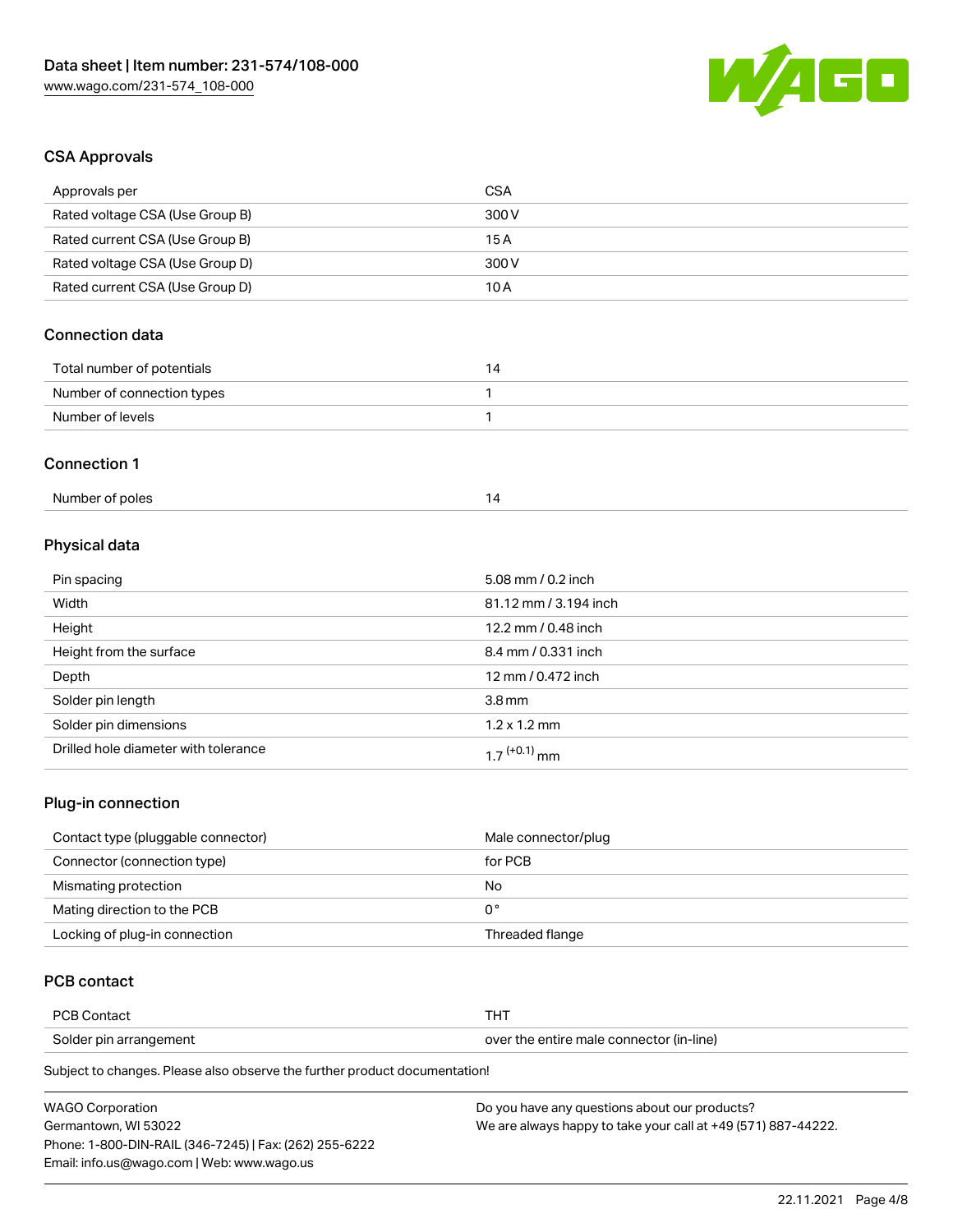

Number of solder pins per potential 1

# Material data

| Color                       | orange                                 |
|-----------------------------|----------------------------------------|
| Material group              |                                        |
| Insulation material         | Polyamide (PA66)                       |
| Flammability class per UL94 | V <sub>0</sub>                         |
| Contact material            | Electrolytic copper (E <sub>Cu</sub> ) |
| Contact plating             | tin-plated                             |
| Fire load                   | 0.09 <sub>MJ</sub>                     |
| Weight                      | 6g                                     |

## Environmental requirements

Limit temperature range  $-60...+100 °C$ 

## Commercial data

| Product Group         | 3 (Multi Conn. System) |
|-----------------------|------------------------|
| PU (SPU)              | 50 Stück               |
| Packaging type        | box                    |
| Country of origin     | PL                     |
| <b>GTIN</b>           | 4045454845490          |
| Customs tariff number | 8536694040             |

## Approvals / Certificates

#### Country specific Approvals

| Logo                | Approval                                            | <b>Additional Approval Text</b> | Certificate<br>name |
|---------------------|-----------------------------------------------------|---------------------------------|---------------------|
|                     | <b>CB</b><br><b>DEKRA Certification B.V.</b>        | IEC 61984                       | NL-39756            |
|                     | <b>CSA</b><br>DEKRA Certification B.V.              | C <sub>22.2</sub>               | 1466354             |
| EMA<br><b>INEUR</b> | <b>KEMA/KEUR</b><br><b>DEKRA Certification B.V.</b> | EN 61984                        | 2190761.01          |

| WAGO Corporation                                       | Do you have any questions about our products?                 |
|--------------------------------------------------------|---------------------------------------------------------------|
| Germantown. WI 53022                                   | We are always happy to take your call at +49 (571) 887-44222. |
| Phone: 1-800-DIN-RAIL (346-7245)   Fax: (262) 255-6222 |                                                               |
| Email: info.us@wago.com   Web: www.wago.us             |                                                               |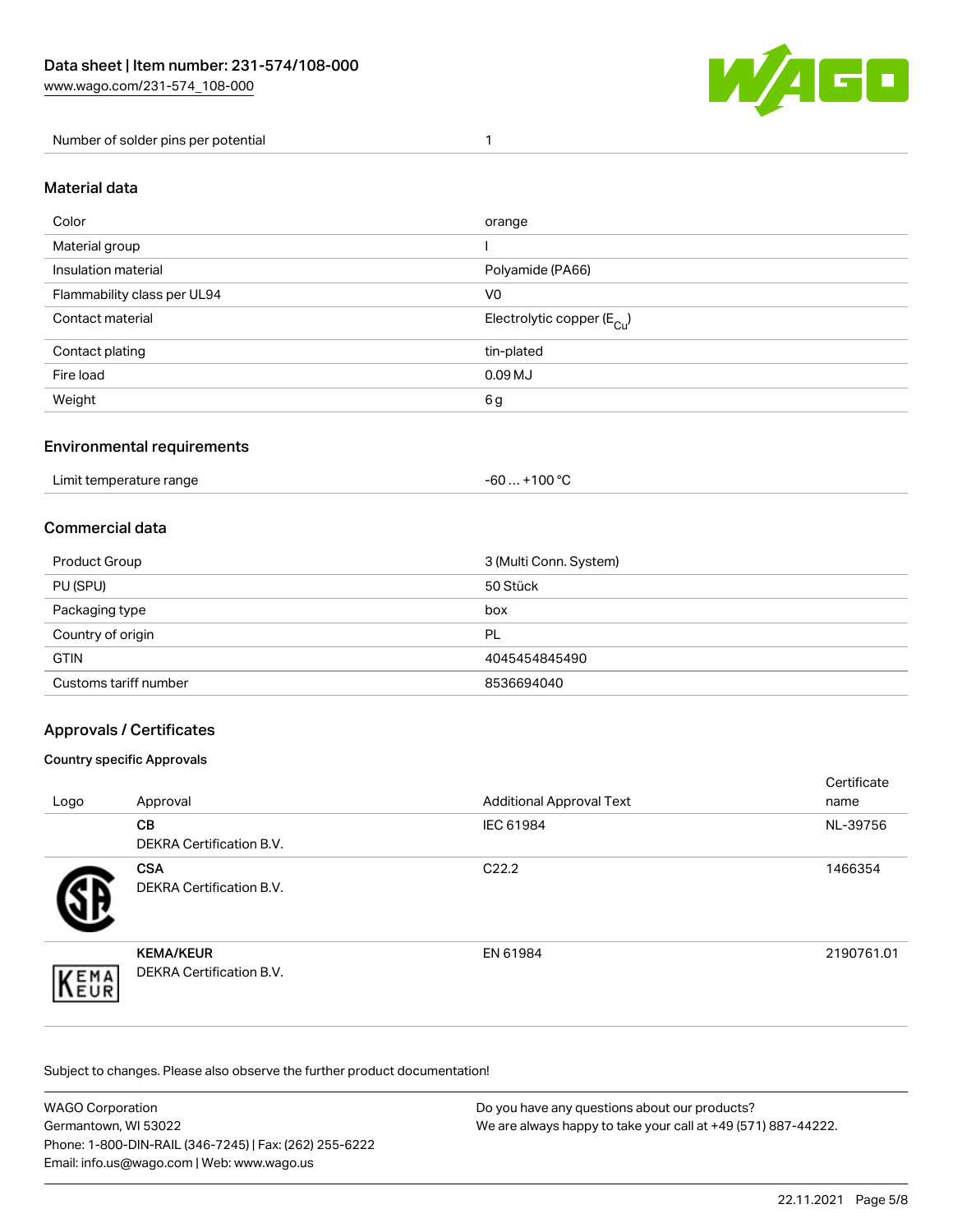

### Ship Approvals

| Logo          | Approval            | <b>Additional Approval Text</b> | Certificate<br>name |
|---------------|---------------------|---------------------------------|---------------------|
|               | BV                  | IEC 60998                       | 11915/D0            |
| <b>BUREAU</b> | Bureau Veritas S.A. |                                 | BV                  |

#### UL-Approvals

|      |                                |                                 | Certificate |
|------|--------------------------------|---------------------------------|-------------|
| Logo | Approval                       | <b>Additional Approval Text</b> | name        |
|      | UR                             | <b>UL 1059</b>                  | E45172      |
| J    | Underwriters Laboratories Inc. |                                 |             |

# **Counterpart**

# Item no.231-314/107-000

1-conductor female connector; CAGE CLAMP®; 2.5 mm²; Pin spacing 5.08 mm; 14-pole; Screw flange; 2,50 mm²; orange [www.wago.com/231-314](https://www.wago.com/231-314/107-000) [/107-000](https://www.wago.com/231-314/107-000)

## Optional accessories

#### Coding

| Intermediate plate                                                                                                                                                                                                                   |                                                                  |                      |
|--------------------------------------------------------------------------------------------------------------------------------------------------------------------------------------------------------------------------------------|------------------------------------------------------------------|----------------------|
|                                                                                                                                                                                                                                      | Item no.: 231-500<br>Spacer; for formation of groups; light gray | www.wago.com/231-500 |
| Coding                                                                                                                                                                                                                               |                                                                  |                      |
| <b>Contract Contract Contract Contract Contract Contract Contract Contract Contract Contract Contract Contract Contract Contract Contract Contract Contract Contract Contract Contract Contract Contract Contract Contract Contr</b> | Item no.: 231-129<br>Coding key; snap-on type; light gray        | www.wago.com/231-129 |

# Downloads Documentation

| <b>Additional Information</b> |            |        |          |
|-------------------------------|------------|--------|----------|
| Technical explanations        | 2019 Apr 3 | pdf    | Download |
|                               |            | 2.0 MB |          |

| <b>WAGO Corporation</b>                                | Do you have any questions about our products?                 |
|--------------------------------------------------------|---------------------------------------------------------------|
| Germantown, WI 53022                                   | We are always happy to take your call at +49 (571) 887-44222. |
| Phone: 1-800-DIN-RAIL (346-7245)   Fax: (262) 255-6222 |                                                               |
| Email: info.us@wago.com   Web: www.wago.us             |                                                               |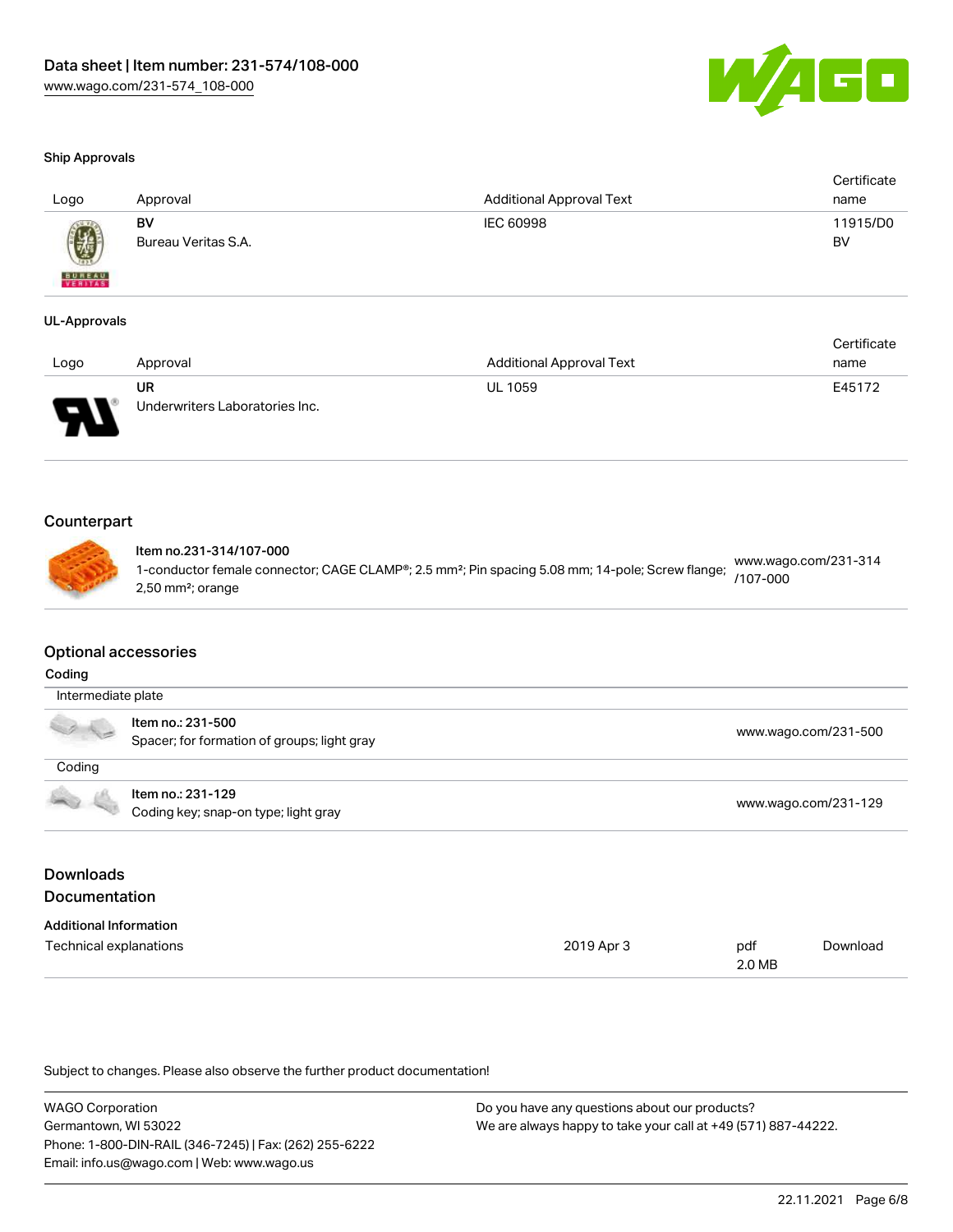## CAD files

## PCB Design

Symbol and Footprint 231-574/108-000

CAx data for your PCB design, consisting of "schematic symbols and PCB footprints", allow easy integration of the WAGO component into your development environment.

#### Supported formats:

- $\blacksquare$ Accel EDA 14 & 15
- $\blacksquare$ Altium 6 to current version
- $\blacksquare$ Cadence Allegro
- $\blacksquare$ **DesignSpark**
- $\blacksquare$ Eagle Libraries
- $\blacksquare$ KiCad
- $\blacksquare$ Mentor Graphics BoardStation
- $\blacksquare$ Mentor Graphics Design Architect
- $\blacksquare$ Mentor Graphics Design Expedition 99 and 2000
- $\blacksquare$ OrCAD 9.X PCB and Capture
- $\blacksquare$ PADS PowerPCB 3, 3.5, 4.X, and 5.X
- $\blacksquare$ PADS PowerPCB and PowerLogic 3.0
- $\blacksquare$ PCAD 2000, 2001, 2002, 2004, and 2006
- $\blacksquare$ Pulsonix 8.5 or newer
- $\blacksquare$ STL
- $\blacksquare$ 3D STEP
- $\blacksquare$ TARGET 3001!
- П View Logic ViewDraw
- $\blacksquare$ Quadcept

CAE data

- $\blacksquare$ Zuken CadStar 3 and 4
- $\blacksquare$ Zuken CR-5000 and CR-8000

Email: info.us@wago.com | Web: www.wago.us

PCB Component Libraries (EDA), PCB CAD Library Ultra Librarian

| ZUKEN Portal 231-574/108-000                                               |                                                               | URL | Download |
|----------------------------------------------------------------------------|---------------------------------------------------------------|-----|----------|
| CAD data                                                                   |                                                               |     |          |
| 2D/3D Models 231-574/108-000                                               |                                                               | URL | Download |
| Subject to changes. Please also observe the further product documentation! |                                                               |     |          |
| <b>WAGO Corporation</b>                                                    | Do you have any questions about our products?                 |     |          |
| Germantown, WI 53022                                                       | We are always happy to take your call at +49 (571) 887-44222. |     |          |
| Phone: 1-800-DIN-RAIL (346-7245)   Fax: (262) 255-6222                     |                                                               |     |          |



URL [Download](https://www.wago.com/global/d/UltraLibrarian_URLS_231-574_108-000)

22.11.2021 Page 7/8